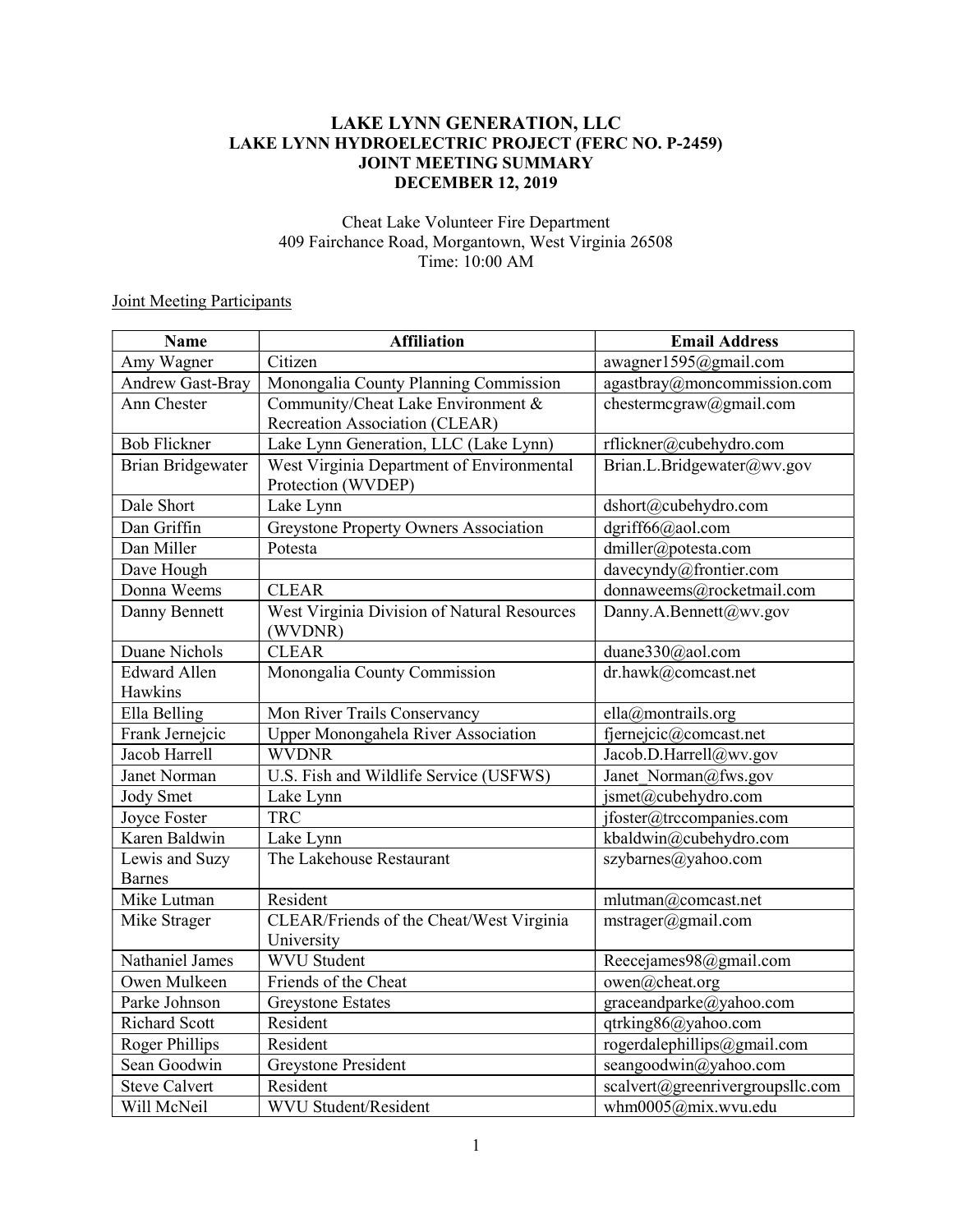### Joint Meeting Summary

The Joint Meeting commenced at 10:10 AM. Jody Smet (Director of FERC Licensing and Compliance for Cube Hydro [Cube] and Lake Lynn Generation, LLC [Lake Lynn]) opened the Joint Meeting for the relicensing of the Lake Lynn Hydroelectric Project (FERC No. P-2459) (Project). She introduced herself and stated that Lake Lynn is the licensee for the Project. She reviewed the overall schedule for the Joint Meeting and Site Visit, the agenda for the meeting, and logistics for the day. She stated that copies of the Pre-Application Document (PAD) were available in the room.

Ms. Smet asked everyone to introduce themselves. Following introductions, she stated that notification of the Joint Meeting and Site Visit was provided to stakeholders on the Project Distribution List, published in the local newspapers, and filed with the Federal Energy Regulatory Commission (FERC). Ms. Smet noted that the meeting is being recorded and that the recording would be filed with FERC.

Ms. Smet stated that Cube purchased the Project in 2014 and provided a brief overview of Cube. She explained that the Project is an asset of Cube and that Cube and its assets were recently acquired by Ontario Power Generation (OPG) Eagle Creek Renewable Energy (Eagle Creek) (a subsidiary of OPG) in October 2019. She stated that the two companies now collectively own and operate a total of 85 hydropower projects in the United States. Ms. Smet explained that the stakeholders and residents would see very little change and that the change in ownership does not change the requirements of the Project's FERC license or how the Project is operated.

Duane Nichols (Cheat Lake Environment & Recreation Association [CLEAR]) asked about contacts and who is the highest person in charge for the Project. Ms. Smet explained that Bob Flickner is the local manager/operator for the Project plant and that Dale Short is Bob's supervisor. She stated that she is in Virginia and that she is the FERC relicensing manager for the Project. She noted that the new CEO and President of the combined Eagle Creek and Cube is Eli Smith and the corporate office for Lake Lynn is in Bethesda, Maryland while the corporate office for Eagle Creek is in Morristown, New Jersey. She added that David Fox with Lake Lynn oversees FERC compliance and dam safety at the Project.

Richard Scott (resident) asked about the original charter for Cheat Lake/the Project. Ms. Smet explained the FERC license for the Project enumerates the requirements for operating the Project. Mr. Scott asked if the lake level or other requirements could change every time the Project license is applied for. Mr. Scott noted that during the last relicensing security was added at Cheat Lake Park. Ms. Smet explained that FERC issues licenses for a term of 30 to 50 years, with 40 years as the default. She added that the Project license expires in 2024 and that all stakeholders have a voice in the relicensing process. Ms. Smet explained that relicensing must balance all the resources at the Project with the generation of power. When asked about the purpose of lowering lake, Dale Short (Lake Lynn) explained that the lake stores water for power and that it is seasonally lowered from November 1 through spring to accommodate incoming flows from snow melt. He added that Lake Lynn can drop the lake level and that sometimes they need to.

When asked how Lake Lynn notifies residents when the lake level will drop quickly, Ms. Smet stated that Lake Lynn could do better. She added that, this past fall, Lake Lynn posted notification of the low lake levels on the Project website (cheatlake.today), notified marinas, and worked with the Friends of the Cheat and CLEAR so that they could notify members using social media. She advised residents to check the Project website and added that Lake Lynn was open to other suggestions.

Ann Chester (CLEAR member and member of the community) stated that how the FERC license has been implemented by the various owners of the Project has changed over the years. Ms. Smet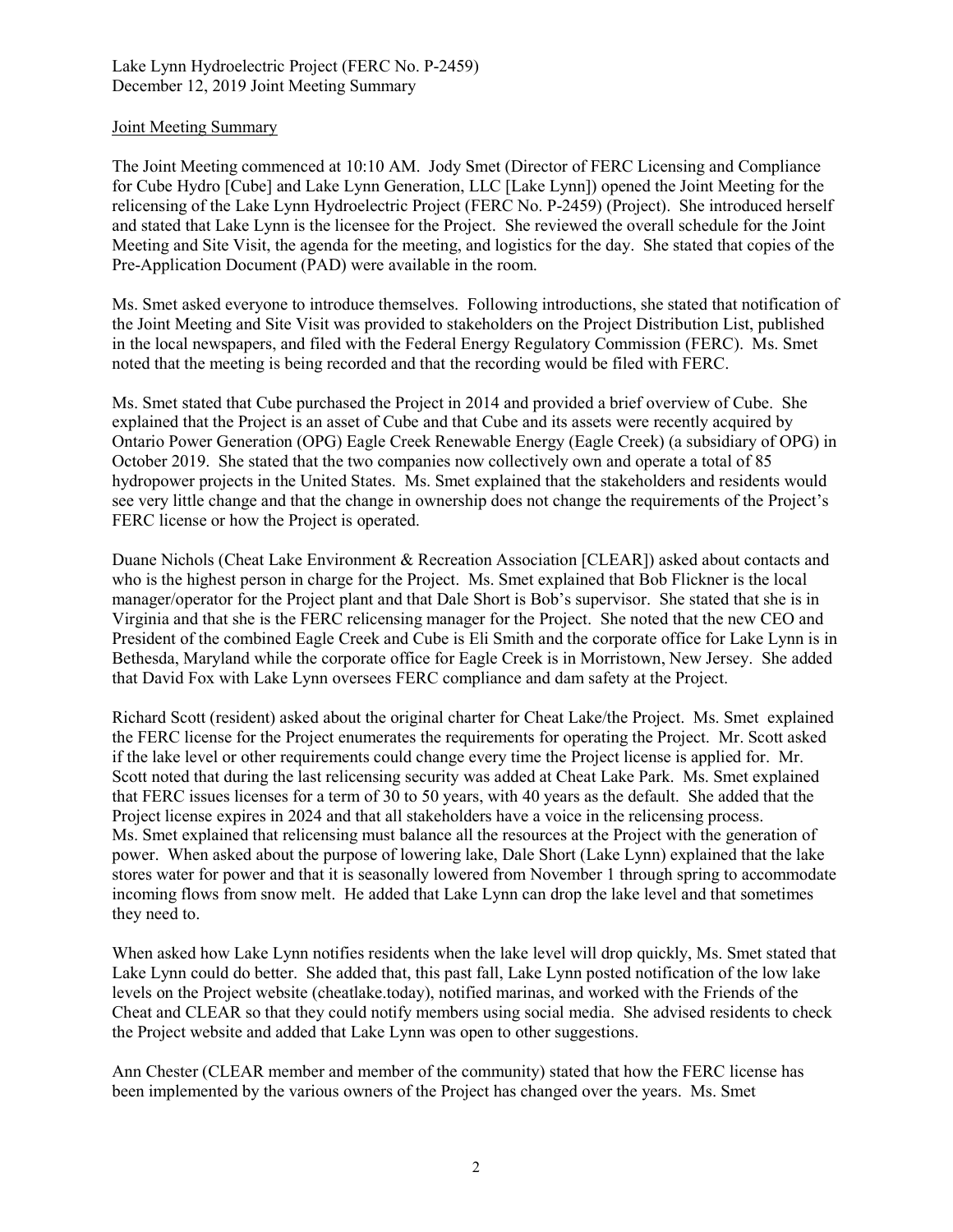acknowledged that it appears there has been a consistency issue historically with how the previous owners of the Project have implemented the license requirements.

A meeting participant stated that there has been significant development in the area since the previous relicensing and that connection to other trails would provide better access to Cheat Lake from communities. When asked if the Cheat Lake Trail is the only trail in the county with maintenance issues, several meeting participants noted that there were others with maintenance and security issues. One meeting participant stated that the Greystone Estates residents have concerns about security and concerns regarding anyone being able to access the Cheat Lake Trail from other trails in the area and walk by their homes.

Ms. Smet acknowledged the desire by some for trails and more connectivity while the homeowners along Cheat Lake have concerns. Ms. Smet added that she met with Friends of the Cheat, Potesta, and others interested in trails in August 2019.

Ms. Smet stated that Lake Lynn recently collaborated on a grant proposal to the Natural Resources Conservation Service (NRCS) to repair the washout of the Cheat Lake Trail and to expand the trail around the Cheat Haven peninsula. She stated that the application was submitted by West Virginia Division of Natural Resources (WVDNR) and that they expected to receive a response in February 2020. Ms. Smet added that Lake Lynn is working on other plans to address the washout on the southern portion of the Cheat Lake Trail.

Ms. Smet stated that the washout on the southern portion of the Cheat Lake Trail is not a quick fix and that Lake Lynn is looking at how to redesign the trail and size the culverts under the trail appropriately. She stated that this would involve engineering design that would take some time. Ms. Smet stated that while this is underway, Lake Lynn is exploring options to reopen the Cheat Lake Trail sooner, but those options need to be safe and sustainable. She added that she is interested in hearing ideas from others.

One participant noted that everyone needs to be cognizant of intense weather patterns and investigate ways to prevent the shoreline from washing into Cheat Lake. Ms. Smet acknowledged that the steep topography plays into this and that stormwater runoff issues are beyond Lake Lynn's control. Ms. Smet stated that Lake Lynn and FERC do not have authority of upland areas outside the Project boundary, but this is under the authority of the county.

Andrew Gast-Bray (Monongalia County Planning Commission) stated that the County regulations do not include regulations related to water retention/stormwater runoff. Ms. Smet stated that Lake Lynn has investigated upland development and National Pollutant Discharge Elimination System (NPDES) permits. Brian Bridgewater (West Virginia Department of Environmental Protection [WVDEP]) clarified that the state's NPDES construction stormwater general permit addresses run-off during construction activities only but the permit does not address run-off after construction is complete.

Janet Norman (U.S. Fish and Wildlife Service [USFWS]) requested the name of the FERC Coordinator for this Project relicensing. Ms. Smet responded that Andy Bernick was assigned at least through the PAD development.

Ms. Smet continued the presentation by explaining that FERC has three licensing processes and that Lake Lynn is using the Traditional Licensing Processes (TLP). She explained that the Joint Meeting and Site Visit today are in the first stage of relicensing and that Lake Lynn filed a Notice of Intent (NOI) and PAD in August 2019. She said that everyone on the Project Distribution List should have received an email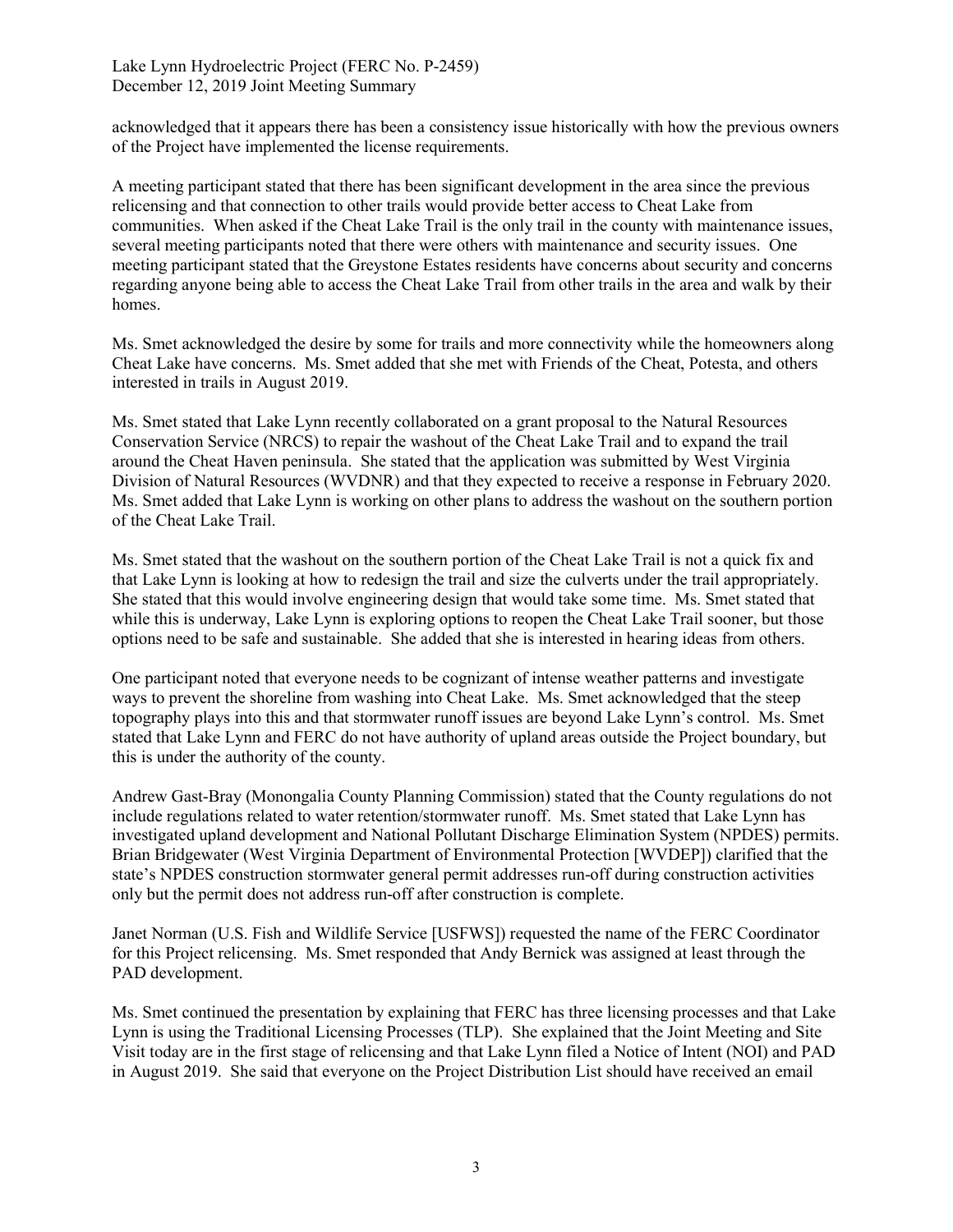with a link to the PAD. She added that the meeting participants from the sign-in sheets will be added to the Project Distribution List for future information related to the relicensing.

When asked for contact information for questions about the Project, Ms. Smet suggested starting with her.

When asked about technical issues with the link at the Project website for signing up for alerts, Bob Flickner (Lake Lynn) responded that he is working on the link. Ms. Smet added that Lake Lynn can manually enter everyone from the meeting sign-in sheets to that list for Project alerts.

Ms. Smet informed the participants that the next step in the relicensing process is for them to provide written comments and study requests to FERC by February 10, 2020, which is 60 days from the Joint Meeting. She added that this is a regulatory deadline and that study requests should be reasonable and follow the study criteria established by FERC (which will be reviewed at the end of the presentation). Ms. Smet stated that Lake Lynn will review comments in February and will develop a study plan for studies in the early spring. Ms. Smet stated that 2020 will largely focus on conducting studies. She added that in the second stage of the relicensing process, Lake Lynn will develop the draft license application and stakeholders will have the opportunity to review and provide comments on that document.

Ms. Smet stated that comments should be filed with FERC and asked that folks also email her a copy. She noted that comments can be mailed to FERC, but electronic filing is preferred by FERC. She explained that, through the FERC website (ferc.gov), comments can be e-filed using the FERC project number P-2459 and that any comments filed should have this project number on it. Ms. Smet advised meeting participants to e-subscribe on FERC's website (ferc.gov) to receive an email every time something is filed with FERC for the Project. Ms. Smet stated that she or Joyce Foster with TRC (consultant supporting Lake Lynn with the relicensing of the Project) would be happy to help anyone who has trouble using FERC's e-filing or e-subscription system. Janet Norman (USFWS) added that the esubscription feature is helpful to the agencies so that they can see everyone's comments.

Duane Nichols (CLEAR) asked if a full justification for study requests was necessary. Ms. Smet stated that study requests should try and follow FERC's study criteria. Janet Norman (USFWS) added that it is best to be more specific and more justified.

Ms. Foster (TRC) continued the presentation by providing a brief overview of the Project. Jacob Harrell (WVDNR) asked what the trash rack spacing is. Mr. Flickner responded that it is 4 inches.

Ms. Foster continued the presentation with a figure of the Project boundary and stated that this is the limit of both Lake Lynn's authority and FERC's authority. When asked how far the Project boundary extends into the riparian zone, Ms. Foster and Ms. Smet clarified that it generally follows the normal full pool elevation of the impoundment (870 feet) and includes a small parcel of land at the powerhouse, recreation sites, nature viewing areas, and Project facilities. In response to a question regarding how far the Project boundary extends below the dam, Mr. Flickner responded that it was about 400 yards. Ms. Smet noted that the Project boundary extends into Pennsylvania.

Ms. Foster continued the presentation by reviewing the information provided in the PAD. She reviewed the Project facilities and operation requirements under the existing FERC license.

Ms. Foster continued the presentation with a summary of the information provided in the PAD regarding the natural resources associated with the Project. Ms. Foster stated that the intent of the PAD is to summarize readily available information regarding the existing environment and effects of the Project on resources.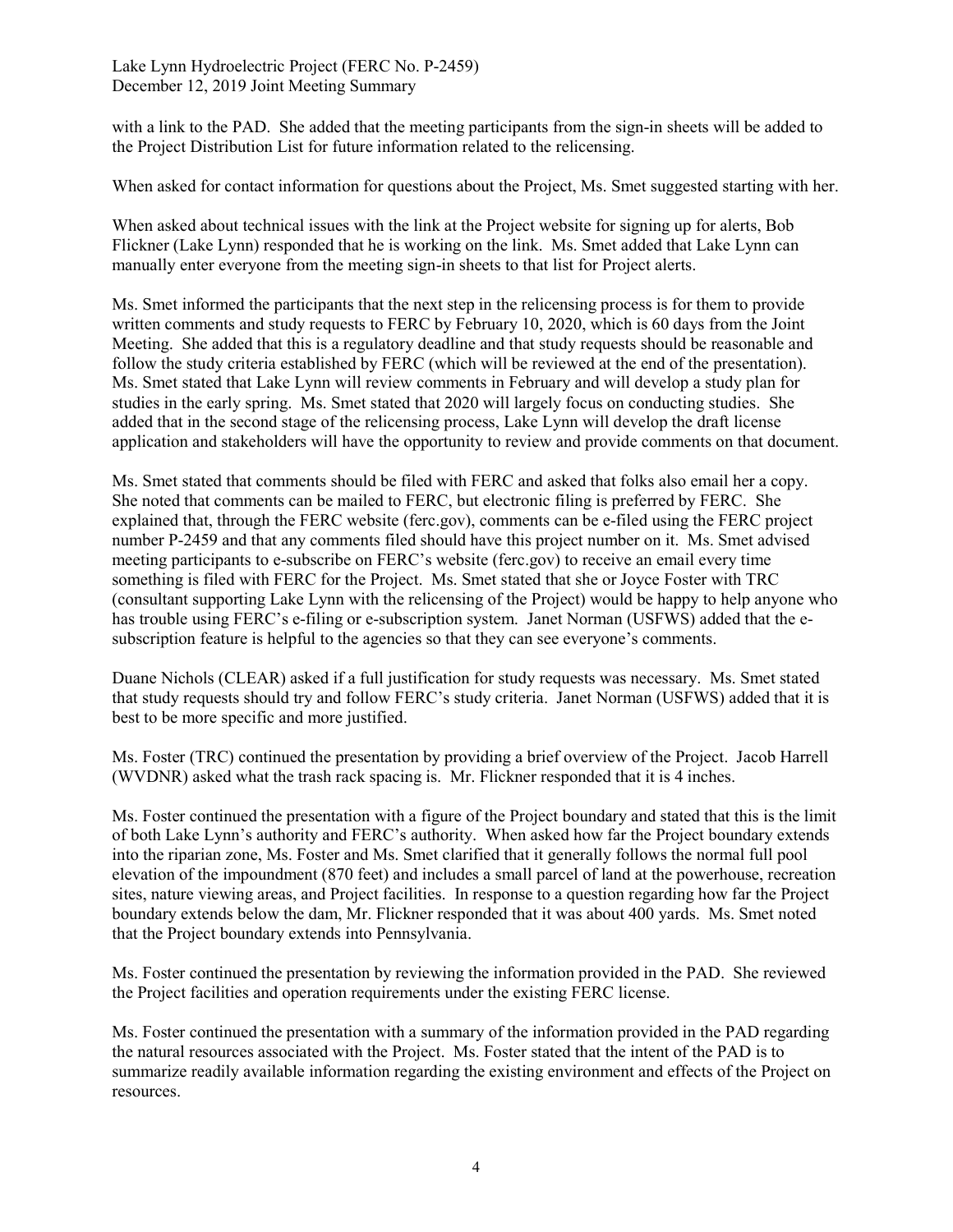Regarding geology and soils, Ms. Foster noted that shoreline erosion surveys of the entire Cheat Lake shoreline have been conducted every 3 years since 1995 and that the most recent survey conducted in 2017 did not identify any new areas of erosion. She stated that annual shoreline erosion surveys of the Cheat Lake Park shoreline have been conducted since 1995 and that the most recent annual survey in 2018 did not identify any new areas of active erosion. Ms. Foster added that no new issues are anticipated related to geology and soils.

Ms. Foster noted that there are six USGS gauges in the Project vicinity. Janet Norman (USFWS) expressed concern over the short period of record used for the flow duration curves in the PAD due to the recalibration of the tailrace gage several years ago. Ms. Foster stated that water surface elevation data has been measured at the tailrace gage since 2010 but the previous Project licensee conducted an instream flow study in 2014 that determined there was a need to recalibrate the gage to accurately determine flow in the tailrace. Ms. Norman asked if there were a way to adjust the data prior to 2016. Ms. Smet and Ms. Foster responded that there were limitations on the information available prior to Cube owning the Project but that is something to look at moving forward.

Ms. Foster continued the presentation by summarizing the water quality information presented in the PAD. She stated that hourly dissolved oxygen (DO), pH, water temperature, and conductivity have been monitored continuously from April 1 through October 31 annually since 1997 at three locations and data is reported to FERC annually. In response to a question regarding how to obtain that data, Ms. Foster responded that it can be obtained from the FERC website using the Project number or that Lake Lynn could provide the data. Ms. Smet added that a benefit to e-subscribing to the Project docket through FERC's website is receiving an email with a link when these reports are filed with FERC.

In response to a question from a resident regarding monitoring for E. coli, Ms. Foster responded that Lake Lynn does not monitor for this parameter. A participant added that the County Health Department monitors at the beach for E. coli. Owen Mulkeen (Friends of the Cheat [FOC]) stated that FOC monitors the beach for E. coli and that the data is available at the website: theswimguide.org. In response to a question as to whether the E. coli levels are ever too high to swim, Mr. Mulkeen noted that there were times where the E. coli levels were elevated when sewage treatment systems were overrun from flooding. He added that the FOC E. coli sampling is done twice a month and the results are available within 24 hours and posted immediately on the website. Mr. Mulkeen stated that FOC does not have long-term funding to support long term E-coli monitoring.

Ms. Foster continued the presentation to state that recent data collected by Lake Lynn and the state suggests that water quality conditions upstream and downstream of the Project dam generally meet state standards and have generally improved over time, except for periods of low DO generally in late summer/early fall for most years, particularly at Cheat Lake monitor.

In response to a question regarding what the water chemistry parameters should be, Ms. Foster reviewed state water quality standards.

A participant stated that conductivity in the Cheat River and Cheat Lake almost never goes above 200 on the conductivity scale but the Monongahela River almost never goes below 200. He noted that conductivity can be closely related to parts per million of total dissolved solids.

Jody added that the state DEP issues a 401 Water Quality Certificate (WQC) before FERC can issue a license. She explained that the state can include conditions in the WQC requiring Lake Lynn to continue monitoring or perform some sort of enhancement to meet the water quality standards so that operation of the Project does not impact water quality.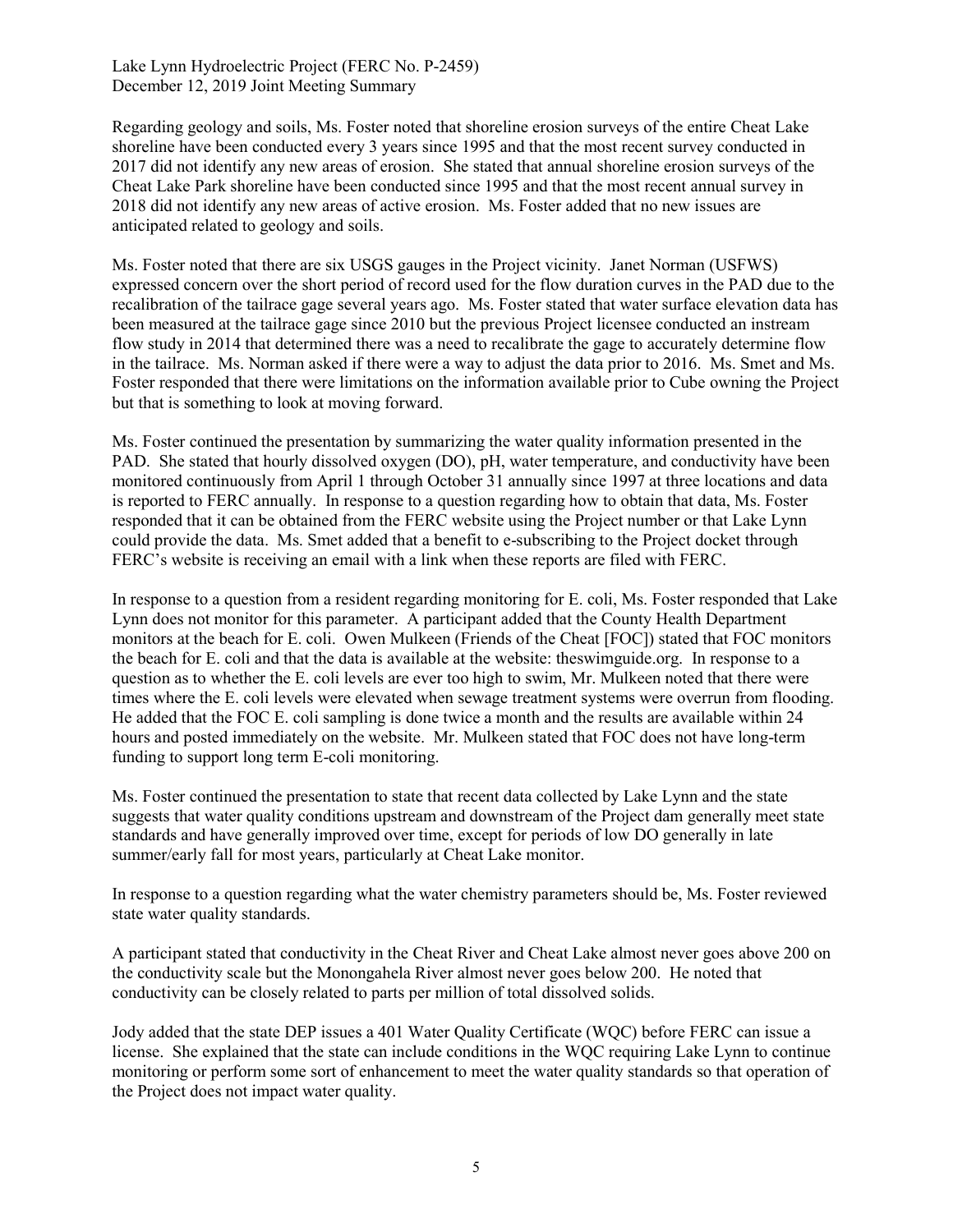In response to a question regarding whether Lake Lynn was responsible for water quality at the discharge from the dam, Ms. Smet replied that it was responsible.

Brian Bridgewater (WVDEP) complimented Lake Lynn on how it handled periods of low DO this past year by working with WVDEP to meet standards and to improve DO to protect fish and aquatic life. He added that Lake Lynn performs continuous monitoring and is required to comply with state standards.

One participant noted that the watershed of Cheat Lake is large and that many factors influence the water coming into Cheat Lake that are beyond the control of Lake Lynn. Ms. Smet responded that this is true, and E. coli and sedimentation are much bigger than Lake Lynn.

In response to a question about aeration, Dale Short (Lake Lynn) stated that Lake Lynn can open the tainter gates and allow water to go over the spillway to aerate the water (which will improve DO).

In response to a question regarding pH and conductivity, Ms. Smet confirmed that Lake Lynn cannot control pH or conductivity but is still required to monitor those parameters. She added that Lake Lynn would be interested in some relief from monitoring for these parameters.

Frank Jernejcic (Upper Monongahela River Association) stated that there has been general improvement in the water quality chemistry data over the past 15 years, and that there no real red flags in the data.

Ms. Foster continued the presentation by summarizing the comprehensive biomonitoring that has been conducted over the past 22 years at the Project under the Project Biomonitoring Plan. She noted that the PAD provides a detailed table and summary of the various biomonitoring activities including: conducting surveys that include water quality, physical habitat, and biota; walleye population monitoring and stock assessment; monitoring adult walleye movement; aquatic vegetation mapping; aquatic habitat enhancement and monitoring; American eel eDNA sampling; and benthic macroinvertebrate surveys. She added that an angler creel survey will be conducted in 2020.

Janet Norman (USFWS) asked if there had been any problems with invasive exotic aquatic plants or concerns about them in the future in Cheat Lake. Jacob Harrell (WVDNR) stated that there are no problems or concerns at present. Ms. Smet stated that she has seen issues at other hydro projects and that it is better to be proactive through education to prevent this from becoming an issue.

In response to a question about the results of the benthic monitoring, Ms. Foster stated that they generally looked good. Ms. Smet added that there was improvement over time.

Janet Norman (USFWS) asked Ms. Smet to provide her with the lab costs for the eel eDNA analysis. Ms. Smet agreed to share that cost information.

A question was raised about geese management and whether there were any studies that existed regarding geese impacts to water quality. Jacob Harrell (WVDNR) did not have any thoughts on geese management. No one was aware of anything and the group acknowledged that geese knew where to go during waterfowl hunting season.

Ms. Foster continued the presentation by summarizing wildlife and botanical resource and wetland information presented in the PAD. She noted that no studies were conducted for the PAD and the PAD summarized information that was available for the Project area.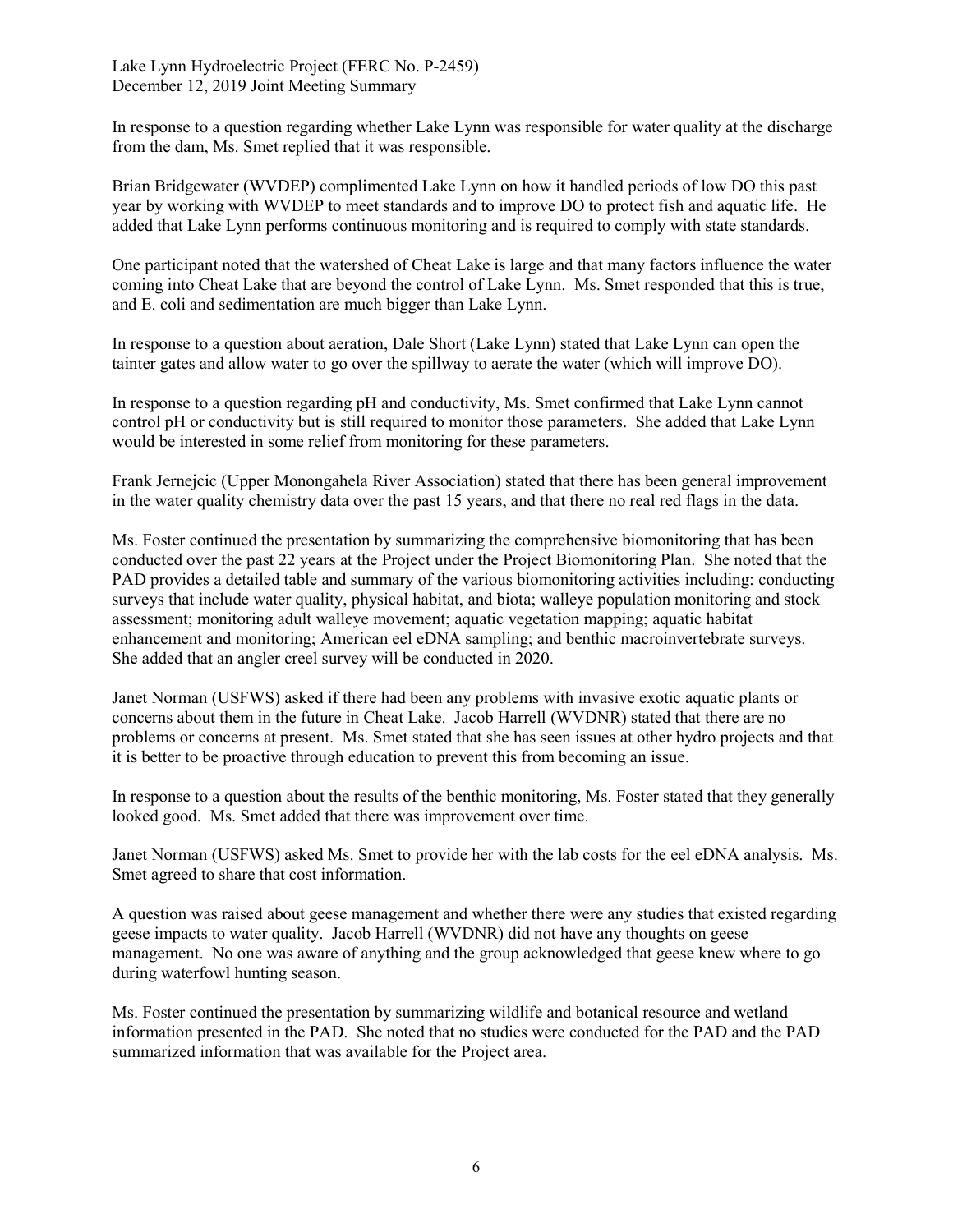Ms. Foster stated that for the PAD, a list of federal/state listed rare, threatened, or endangered (RTE) species was developed from a desktop review of state and federal resources. She noted that the PAD lists the RTE species potentially occurring in the Project vicinity of Project.

Ms. Foster continued the presentation by summarizing recreation at the Project. She stated that Lake Lynn collected recreation data from 2000 through 2017, more than at most hydro projects and filed Recreation Plan Updates every three years from 2003 through 2018. She added that recreation use remained about the same over the 17-year monitoring period. She stated that the Cheat Lake boating carrying capacity study conducted in 2017 found that it may be approaching carrying capacity and that Lake Lynn is not issuing any new permits for private piers or boat docks until after relicensing. She added that Lake Lynn contracted with Mike Strager at Strager Consulting to conduct a shoreline inventory in 2019 which was completed after the PAD was filed.

Ms. Smet added that Lake Lynn is not issuing permits for new piers right now based on the 2017 boating capacity study and that Lake Lynn is working to improve shoreline management at Cheat Lake. She introduced Karen Baldwin (Lake Lynn) and explained her role. She stated that Ms. Baldwin is overseeing permitting for any activities on Cheat Lake. She noted that anyone with questions about any activities in Cheat Lake or along the shoreline should contact Ms. Baldwin.

Mike Lutman (Greystone on the Cheat) asked about debris and trash collections. Ms. Smet stated that Lake Lynn supports CLEAR and Friends of the Cheat with dumpsters and monetary contributions. Mike Strager (WVU) added that many WVU student organizations volunteer their time to assist CLEAR and Friends of the Cheat with clean-up activities. Mr. Lutman asked about larger trees. Duane Nichols (CLEAR) stated that large trees are natural and provide natural habitat and that what doesn't flush down to the trash rack at the powerhouse is flagged. Mr. Nichols expressed concern about the beach area and noted that there were opportunities to improve clean up of the beach area.

Janet Norman (USFWS) stated that she needs additional information on the mussel surveys conducted in the Cheat River/Project area, including specifics on where and when. Ms. Smet stated that no recent mussel data was found during the PAD due diligence and that the agencies were contacted but no one informed Lake Lynn about any available mussel data. Ms. Norman asked about the reference in the PAD to the Pennsylvania Fish and Boat Commission (PFBC) source in the PAD. Ms. Foster clarified that this PFBC source referred to historical data.

Ms. Smet added that the Pennsylvania agencies were invited to the Joint Meeting and Site Visit but the Pennsylvania Department of Environmental Protection (PADEP) responded that the invitation was sent to them in error. In response to Ms. Smet's question as to whether WVDEP or PADEP would issue the 401 WQC, Brian Bridgewater (WVDEP) agreed to reach out to his counterpart at PADEP for clarification.

Jacob Harrell (WVDNR) added that Janet Clayton has mussel data in the Cheat River. Duane Nichols (CLEAR) added that mussels are an important topic since residents see less mussel shell material along the shoreline than in the past. Mr. Harrell stated that mussels are not a high priority for WVDNR in biomonitoring efforts.

Several residents on Cheat Lake expressed concerns about the moratorium on new pier permits while the public boat launches allow large numbers of boats onto the reservoir. Ms. Smet explained that Lake Lynn must balance various interests with its authority under the FERC license. She clarified that Lake Lynn does not have the authority to limit public use or establish and enforce boating regulations such as horsepower or noise.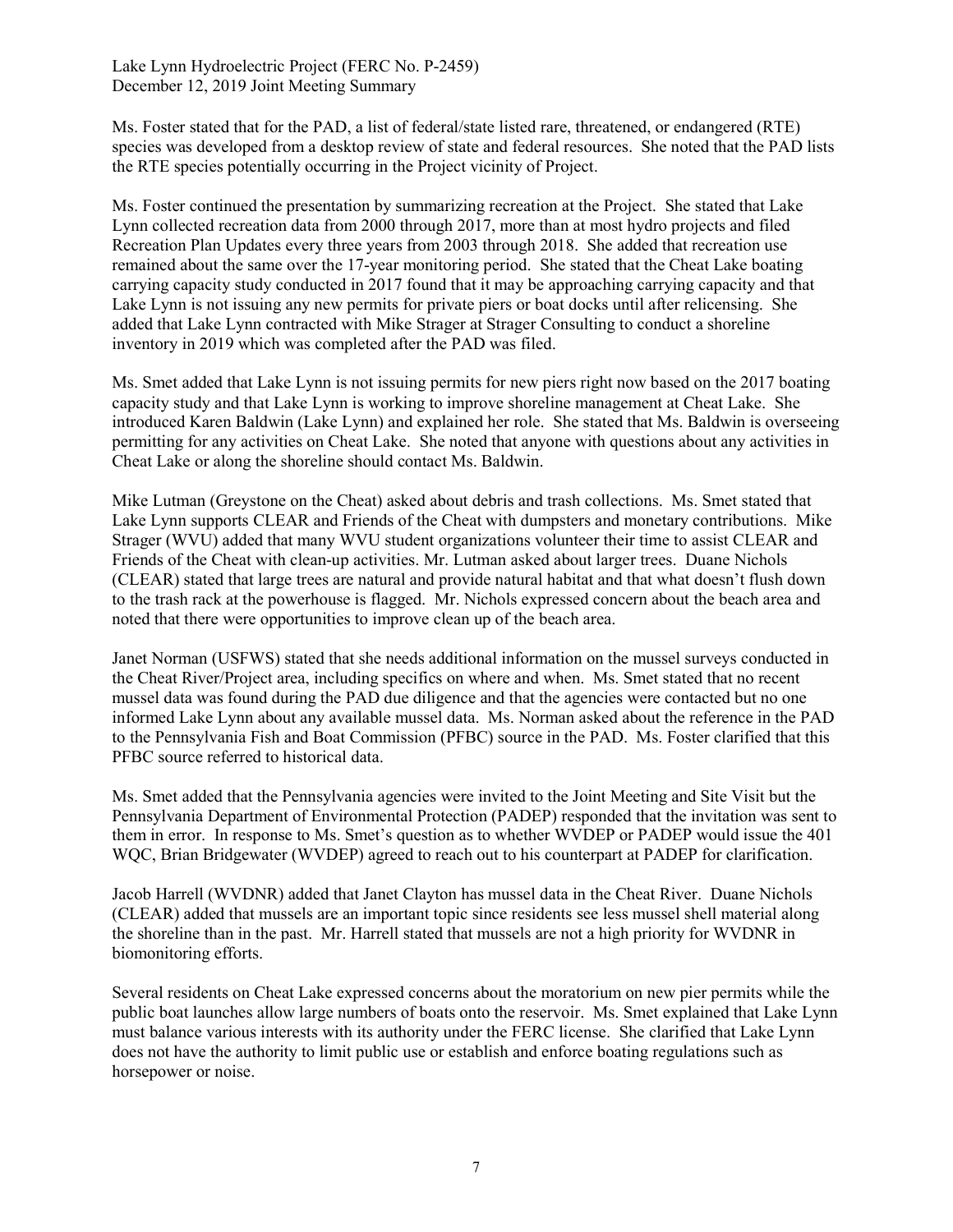In response to a question about how the boat carrying capacity was determined, Mike Strager (Strager Consulting) explained that the boating carrying capacity study used National Park Service criteria. Ms. Smet added that the moratorium is temporary. She explained that Lake Lynn oversees the marinas at the Project reservoir under its land use article in the FERC license. She added that Lake Lynn is working to improve its oversight of marinas through the lease agreements with marina operators.

Ms. Foster continued the presentation by providing an overview of the information provided by the shoreline inventory and offering to make the site available during the lunch break so that people can see the information included in the inventory. Ms. Smet added that this inventory will provide good baseline data for development of a shoreline management plan.

Ms. Foster continued the presentation with an overview of aesthetic resources. She stated that no issues have been identified relative to aesthetic resources.

Regarding cultural resources, Ms. Foster stated that there are two potentially significant cultural resources previously identified within the Project boundary – the railroad bed along the Cheat Lake Trail (a linear historic archaeological site) and the Lake Lynn powerhouse and dam (potentially eligible for the National Register of Historic Places). She noted that no other historic properties have been identified within the Project boundary. She said that no new issues have been identified and no changes to the Projects or Project operations are proposed.

Ms. Foster stated that nineteen Native American tribes have been identified as potentially interested in Project relicensing. She stated that no tribal interests or issues have been identified to date.

Ms. Foster stated that no issues related to socioeconomic resources have been identified.

Ms. Smet explained to the group that statements in the PAD about no issues being identified does not mean that those resources will not be looked at again. She stated that these resources will need to be discussed in the license application and reminded the group that this is an ongoing process with opportunities for feedback and input.

Ms. Foster stated that there is a lot of data that has been collected under the existing FERC license and will continue to be collected during this relicensing process to maintain compliance with the existing FERC license. She briefly reviewed the studies proposed by Lake Lynn in the PAD and noted efforts that will be continued under the existing FERC license: 1) no new studies for geology and soils but shoreline erosion surveys will continue in accordance with the existing FERC license; 2) no new studies for water resources but water quality data will continue to be collected and reported in accordance with the existing FERC license; 3) no new studies for aquatic resources but biomonitoring activities will be conducted in accordance with the Biomonitoring Plan that was updated in 2018 (including the angler creel survey in 2020, the ongoing aquatic habitat monitoring, and completing the American eel eDNA sampling; 4) presence/absence surveys for RTE species likely to occur within FERC Project boundary; 5) a recreation inventory of the existing Project recreation sites; 6) collect recreation use data in 2020 and (consistent with FERC's Order approving the 2018 Recreation Plan Update); and 8) consult with the state historic preservation offices (SHPO) in West Virginia and Pennsylvania and submit the Project to the SHPOs for formal review.

Janet Norman (USFWS) raised a question about the PAD's statement that no new facilities are proposed so no ground disturbance or tree cutting is proposed. She said that over the course of a new 40-year license it seemed likely that something would be proposed. Ms. Smet noted that the PAD was mainly written before the Cheat Lake Trail washout and stated that if any new facilities or expansion of facilities